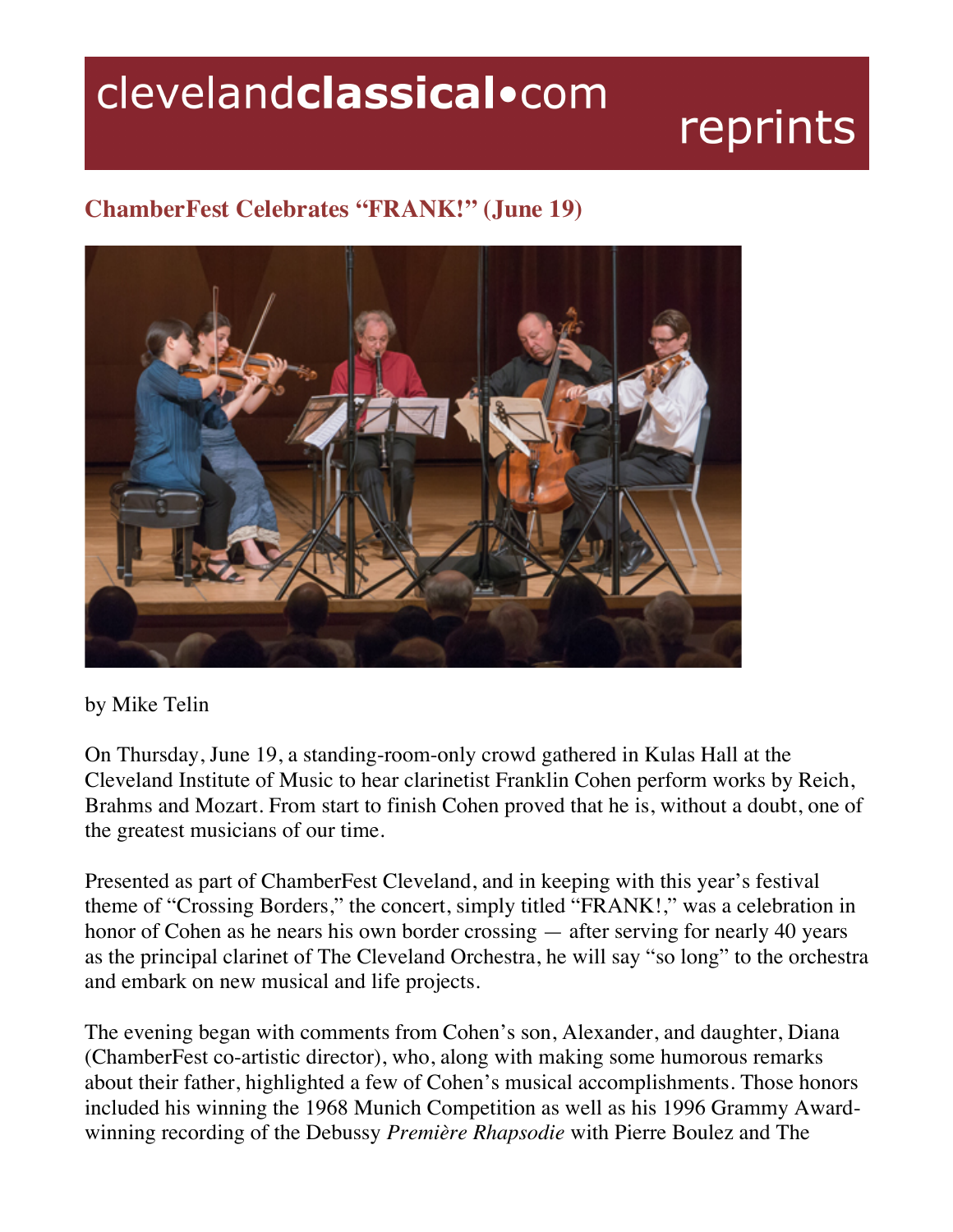Cleveland Orchestra. Frank Cohen, who was obviously humbled by the event, spoke eloquently about his children and their late mother Lynette. After he thanked the audience for being there, the concert got under way. From then on, it was all about superb music making.

Written in 1985, Steve Reich's *New York Counterpoint for Amplified Clarinet and Tape* is a captivating work which calls for the soloist to pre-record ten clarinet and bass clarinet parts and then play the eleventh part live against the tape. Composed in three movements, fast-slow-fast, and played without pause, *New York Counterpoint* is full of sudden tempo changes and musical lines that jump from one end of the instruments' registers' to the other. Cohen played effortlessly and completely in sync with the tape. Although not required, the addition of real-time video projections by T. Paul Lowry enhanced the listening experience. Performing on a darkened stage, with a combination of colorful dots and images of Manhattan darting across the walls, Cohen looked like a rock-star in front of the mosh pit.

The *Quintet in B Minor for Clarinet and Strings* by Brahms is a sublime work that makes it easy for listeners to become entranced by the composer's lush melodic lines. However, this performance by violinists Yura Lee and Diana Cohen, violist Dimitri Murrath, cellist Peter Wiley, and Franklin Cohen was awe-inspiring. Every phrase was perfectly shaped and balanced. Throughout the performance, the ensemble produced a darkly-hued sound which added an extra layer of richness to the work's autumnal mood. At the end of the fourth and concluding movement, the ensemble's final chord dramatically diminished into silence. Appropriately, the audience held their applause, not wanting to break the spell that had been cast upon them.